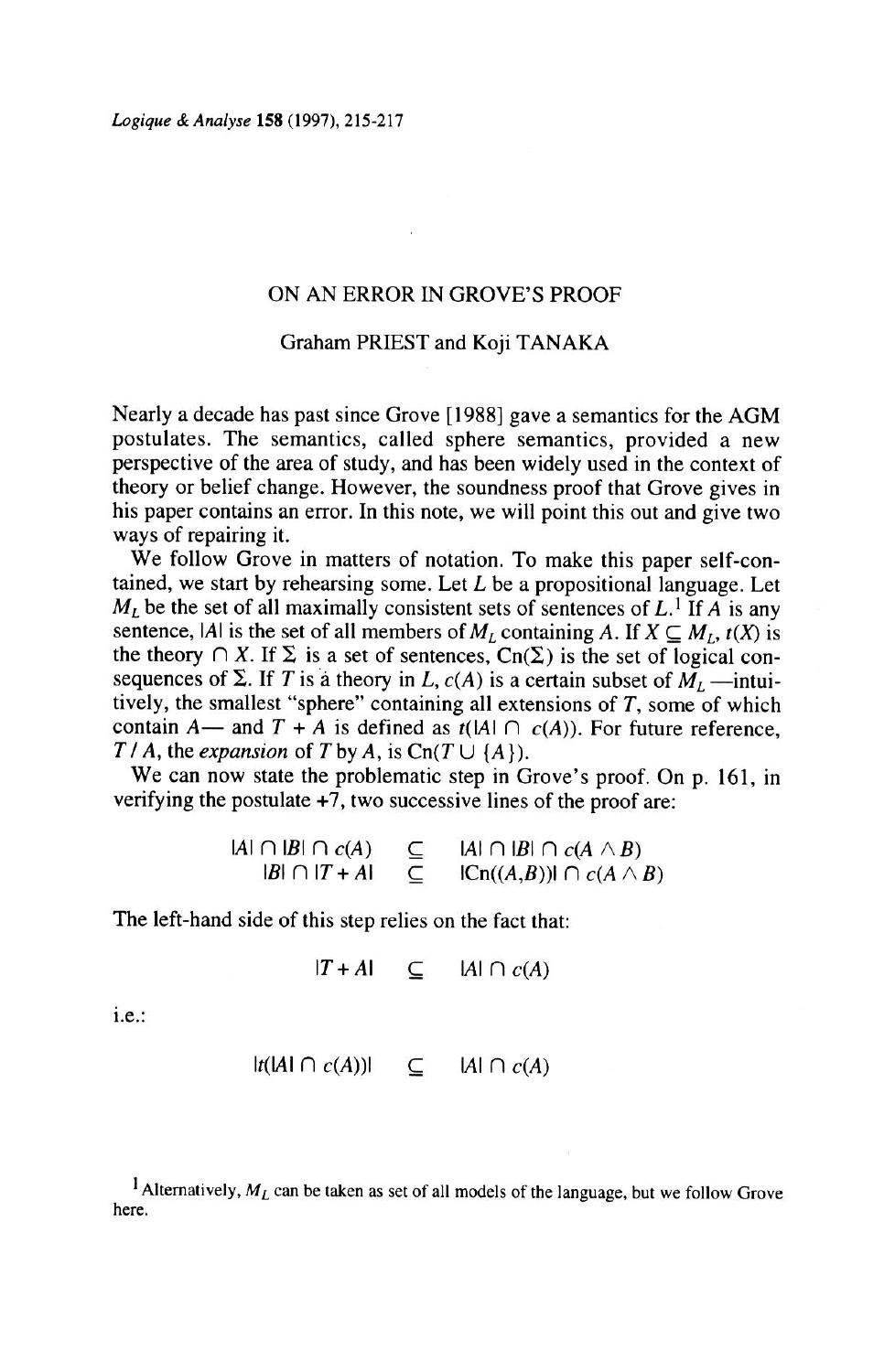But in general  $|t(X)| \nsubseteq X$ . Let X be the class of all maximal consistent sets minus any one of them.  $t(X)$  is the set of all tautologies, since for any nontautology there is more than one maximal consistent set which does not contain it. Hence  $|t(X)| = M_t$ . A similar problem besets the verification of  $+8.$ 

The problem can be repaired as follows. by  $|I + A|$  at this stage of the proof, but simply carry it along. The proof  $\mathbf{b}$  becomes. then becomes: $3 \times 3$ 

 $|A| \cap |B| \cap c(A)$  $t(A \wedge B) \cap c$  $T+A\wedge B$ I A I  $|A| \cap |B| \cap c(A)$  $\subseteq$  IAI  $\cap$  IBI  $\cap$   $c(A \wedge B)$  $\subseteq$  IA  $\wedge$  BI  $\cap$  c(A  $\wedge$  B)  $\subseteq$   $t(|B| \cap |A| \cap c(A))$ t( $|A| \cap c(A)) / B$ 

f B ) ) By definition,  $t(A \cap c(A)) =$ required.

Now this new proof requires the function  $t$  to satisfy the condition that  $l(s)$   $l A = l(s + |A|)$  for an  $\frac{1000}{4}$  $A \rightarrow B$  is the material conditional  $\sim A \vee B$ .<br>Proof: Right-to-left: Suppose that for as  $t(S)$  / A =  $t(S \cap |A|)$  for any  $S \subseteq M_L$ . Grove states this as a property of t but does not prove it.  $\overline{D}$  is the final population.

Then for all  $r \in S$ entails  $A \rightarrow B$ .  $\bigcap$  ([A]  $\bigcup$   $\bigcup$   $\sim$   $\bigtriangleup$  $\overline{A}$  (by detachment) tence,  $t(S \cap |A|) \subseteq t(S) / A$ . **Proof:** Right-to-left: Suppose that for some sentence  $B, B \in t(S \cap |A|)$ . I hen for all  $x \in S \cap [A]$ entails  $A \to B$ ,  $A \to B \in x$  for all  $x \in I \sim A$ . So  $A \to B \in x'$  for all  $x' \in S$  $H \cup H \sim A$ ) = S. Hence  $A \to B \in t(S)$ . Thus  $B \in \text{Cn}(S \cup \{A\}) = t(S)$  / A (by detachment for the material conditional). Since B is an arbitrary sen-

 $\text{Cn}(t(S) \cup \{A\})$ for any  $x' \in S \cap |A|, A \to B \in$ detachment. Thus  $B \in t(S \cap |A|)$ . QED.  $Left-to-right$ Left-to-right: Suppose that for some sentence B,  $B \in t(S)$  / A. Then  $B \in$ 

rms proor is peried<br>classical logic, partic syllogism, This proof is perfectly correct in classical logic, but it may fail in a non-.<br>ا  $\frac{1}{2}$ syllogism, rails, as it does in standard relevant and paraconsistent logics. In classical logic, particularly one where material detachment, the disjunctive

As was pointed out by Grove in correspondence.

The proof appears to the R<br> $t(S)$ . See Grove [1988], p. 158.  $\frac{3}{\pi}$ The proof ap

 $4$ (3), p. 158.

 $\ddot{\phantom{a}}$ 

h Tanaka [1996]. A similar proof was given by Grove in correspondence. p (